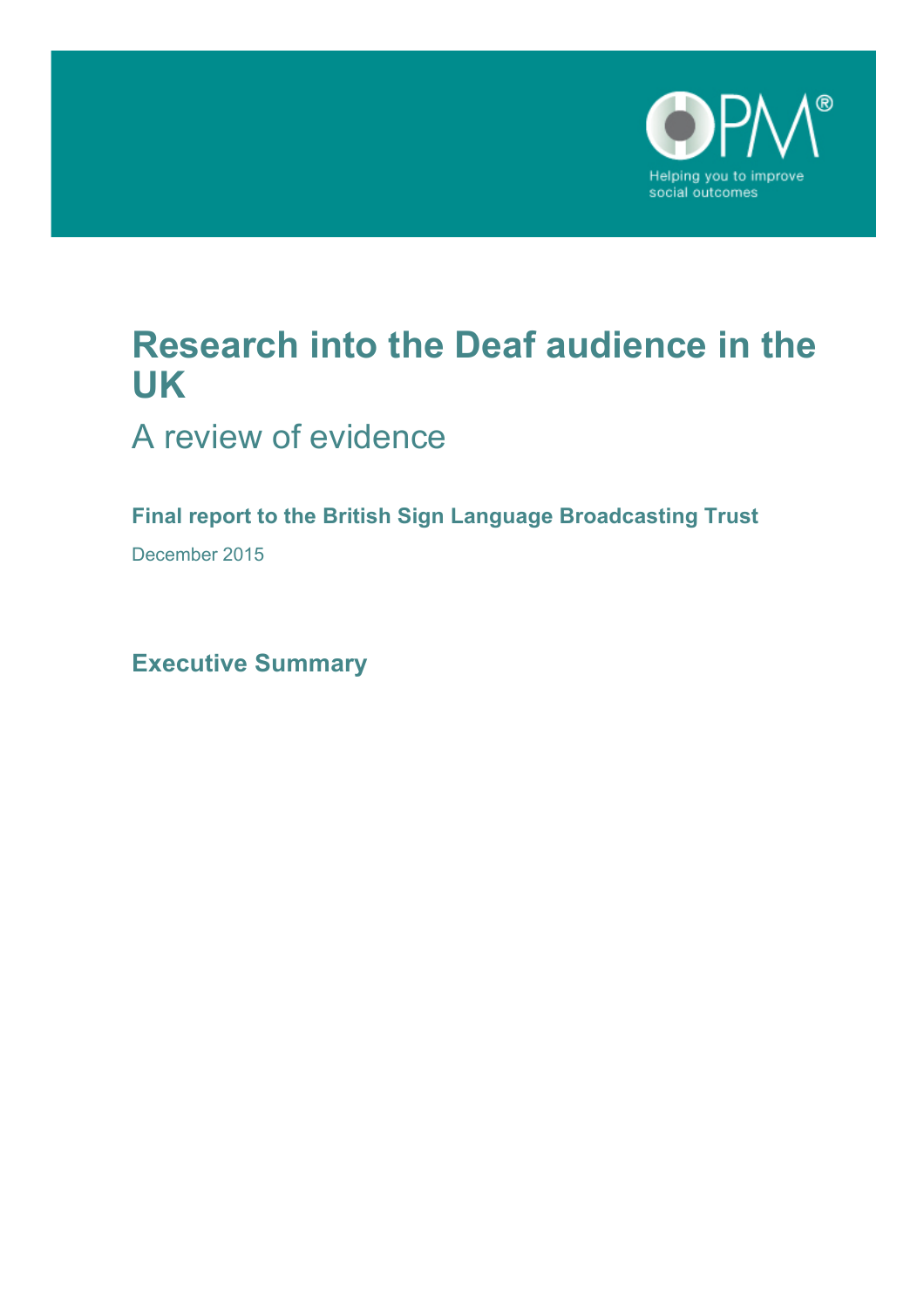The British Sign Language Broadcasting Trust (BSLBT) commissioned the Office for Public Management (OPM) to conduct a review of evidence about the Deaf audience. The purpose of this research is to understand more about the highly marginalised Deaf community within the UK, with regards to demographics and language use, as well as life issues such as integration into the wider world, health status and access to health services, and use and views of television and the internet. The findings will assist BSLBT in using its resources cost effectively to provide future television programming for the Deaf community. It is also hoped the report will add to the wider world's understanding of the life experience of Deaf people and the issues Deaf people face.

This report focuses on Deaf people whose first or preferred language is sign language. They do not view their deafness in medical terms, and reject the notion of deafness as a disability. The Deaf community sees itself as having a distinct social, cultural and linguistic identity. The term 'Deaf community' is generally only used and understood by that minority of deaf people for whom being deaf is a significant part of their cultural identity and not those who view their inability to hear as a disability. Lower case 'deaf' is *mainly used to describe those people*  who have lost some or all of their hearing in early or later life. This group, who choose to use speech and lip-reading and regard English as their first language, are not the focus of this report.

**From the small body of literature and data available, the key findings are:**

## **Size and demographics of the Deaf community**

**There are no reliable estimates of the total number of Deaf people in the UK or their demographic profile.**

- In 2010 there were 56,400 people registered as being deaf in England, and in 2014 there were at least 48,125 deaf children aged 0 to 19 across England, Northern Ireland, Scotland and Wales
- Studies suggest that the estimated prevalence of permanent bilateral hearing impairment is 1/1000 live births with this potentially rising to at least 2.05/1000 among children aged 9 and older
- Census data shows that there are 15,482 people in England and Wales whose main language is British Sign Language (BSL). However, prevalence data from the GP Patient Survey suggests that 0.44% of the adult population in England, roughly 188,000 people, are deaf and use sign language. According to the Scotland Census there are 12,533 people in Scotland who use BSL at home, but BSL may not necessarily be their first or preferred language. There is no data for Northern Ireland
- There is very little data regarding the demographic profile of the Deaf community aside from the 2011 Census for England and Wales. According to the 2011 Census, 80% of BSL users are white and 19% of BSL users are located in London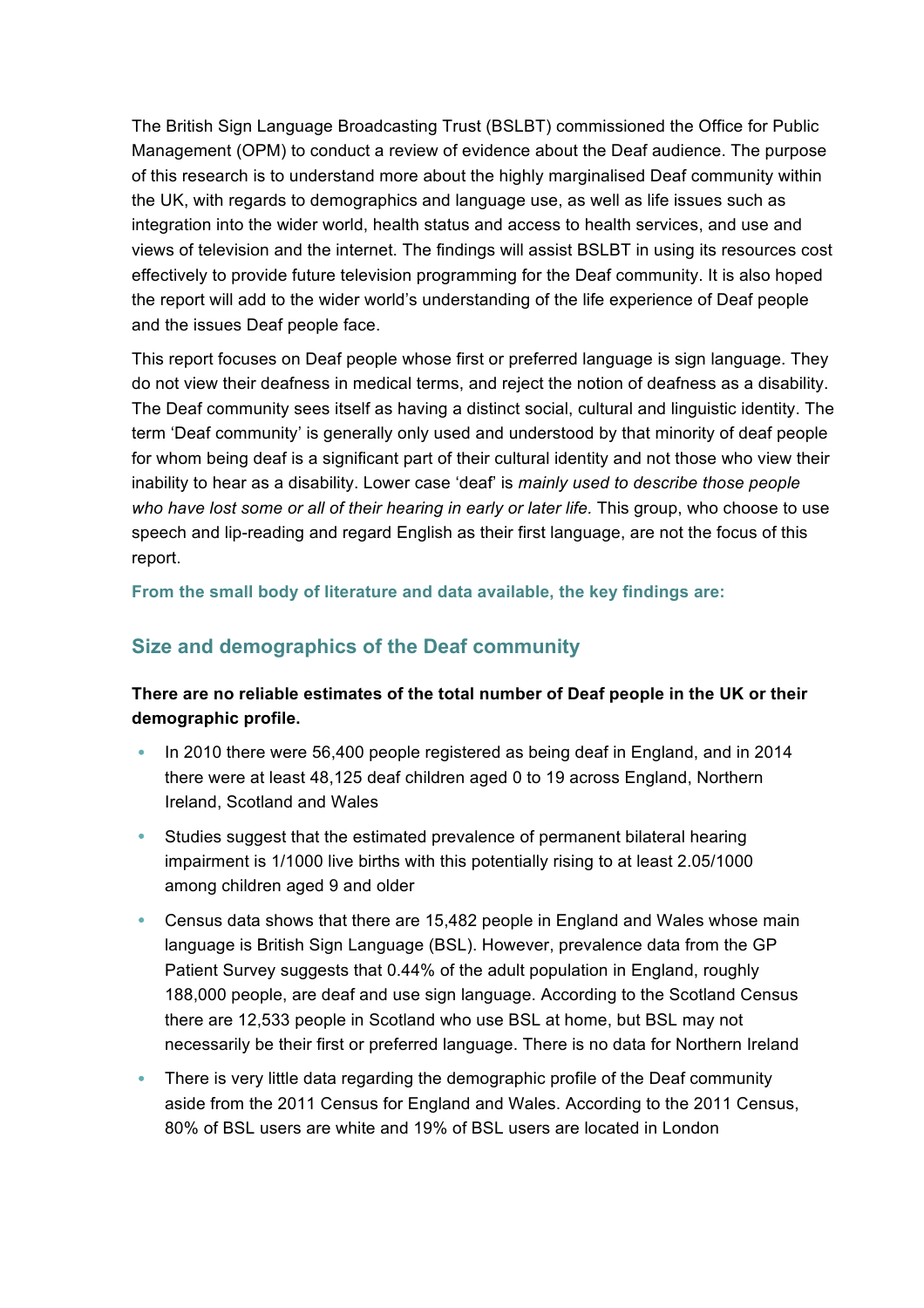## **Balance of the use of British Sign Language and standard English**

#### **There is limited research on the balance of use of BSL and English in Deaf people's everyday lives**

- According to the 2011 Census for England and Wales, 65% of people who use BSL as a main language cannot speak English or cannot speak English very well
- The majority of deaf children (87%) rely on spoken English at school, while 9.4% use sign language as their main language or in combination with another language
- Qualitative research with deaf children found that sign language is a very important aspect in their lives and children attending sign bilingual schools are more confident when communicating with non-signing children
- Qualitative research with young deaf people found that the use of BSL at home establishes a positive view of deafness, however many parents are not supportive of BSL and are not keen on their children using BSL as it confirms their child's difference. Instead, parents want their child to pass as 'hearing', and support the use of hearing aids as a means of engaging in the hearing world
- There is no UK data on the percentage of Deaf children born into Deaf families. However, in the USA it is estimated that 4% of deaf children have at least one deaf parent and 92% are from families where both parents are hearing

## **Educational attainment and language proficiency**

**There is evidence of significant disparities in the educational attainment of Deaf children compared to hearing children.** However, there is no data regarding Deaf adults and there is a shortage of data regarding language proficiencies

- According to the 2011 Census for England and Wales, 65% of BSL users cannot speak English or cannot speak English well
- Language and literacy proficiency among Deaf children is poor, although there is a lack of recent data on this
- The age at which BSL is taught affects the signing ability of Deaf children and adults. Children who have had late access and exposure to BSL may have restricted use
- Educational attainment of Deaf children is far worse than that of hearing children, and this is true at all levels of education. However, data suggests that the attainment gap appears to be narrowing, particularly among the earlier years of education

## **Integration into the wider world**

#### **There are a number of studies exploring the integration of Deaf people into the wider world**

• Deaf people are excluded from society and suffer from social isolation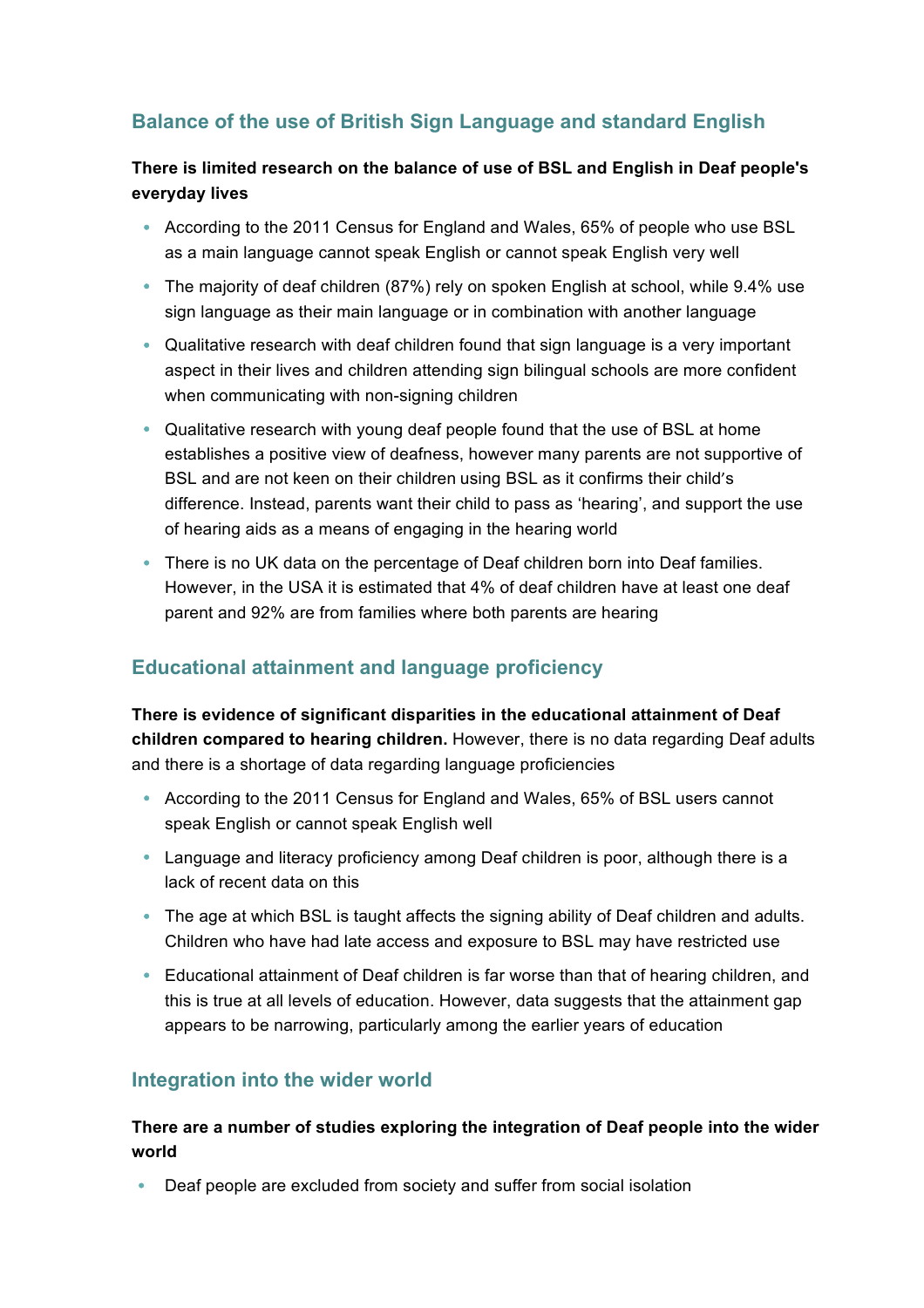- Deaf people face difficulties in accessing and using local services. This includes a shortage of information and services in BSL, a shortage of specialist support services, a shortage of qualified interpreters, and general lack of deaf awareness
- Deaf people face barriers to employment, and there is evidence to suggest the unemployment rate among Deaf people is higher than the general population
- Deaf children and young people face issues with regard to education and schooling. These are related to social interaction and friendships at school as well as the provision of specialist education services, such as Teachers of the Deaf

## **Association between Deafness and health or other disabilities**

**There are comparatively few studies that assess the health status of Deaf people in the UK**. However, one recent comprehensive study was the Deaf Health study. **There are a number of studies focussing on access to health services.**

- Evidence suggests that Deaf people have higher prevalence rates of obesity, high blood pressure, mental health issues, and depression compared to the general population, but they have lower prevalence rates of cardiovascular disease, high cholesterol and chronic obstructive pulmonary disease and are less likely to smoke and drink alcohol
- Deaf people are more likely to be under-diagnosed. Even when diagnosed, they are more likely to have poorer treatment and management of potentially serious health conditions
- Deaf people face many barriers when accessing health services. They face difficulties booking and attending health appointments, and in communicating with health professionals. There is often an absence of BSL interpreters at consultations, and Deaf people may instead have to rely on friends and family. Overall, Deaf people may be discouraged from accessing health services
- Deaf people have poor health knowledge, potentially because of a lack of health information in accessible formats

## **New technologies and social media**

**There is limited recent research on Deaf people's experiences of new technologies and social media**. The literature tends to focus on the use of communication technologies, such as SMS and email, as well as the use of the internet among the Deaf community. The review did not identify any data on the use of social media, notably Facebook and Twitter, and applications such as FaceTime/Skype.

• Deaf people make use of a number of digital communication methods, including SMS, email, and teletypewriters. There is evidence to suggest that email is the most widely preferred, with SMS is more common among younger Deaf people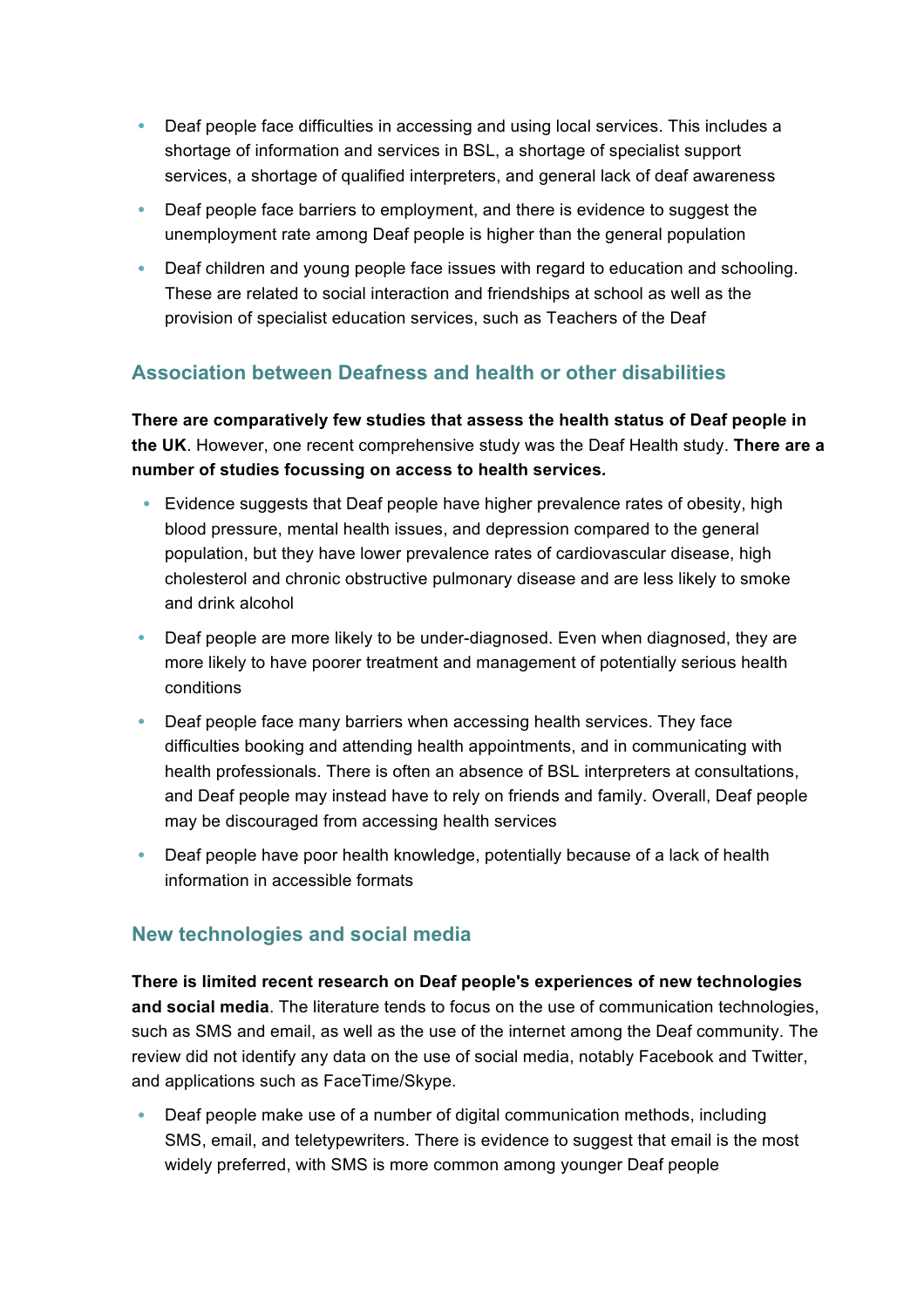- There have been a number of studies focussing on internet use and experiences among Deaf people, but few of these studies have been recent. Nonetheless, they have identified a number of benefits of the internet. The internet provides an alternative way of communicating with other Deaf people, facilitates the development of social networks, and allows Deaf people to access online education and information
- The internet allows Deaf people to pass as hearing online and may facilitate greater integration between Deaf and hearing people. However, this does not necessarily increase the integration of the Deaf community into mainstream society

## **Television**

**There is limited recent and robust research on Deaf people's views on television broadcasting**. There has been some research but many of the studies pre-date the creation of BSLBT in 2008 and are based on a very small number of participants

- Deaf people want Deaf presenters instead of hearing BSL interpreters, and the accuracy of information in BSL is prioritised over the appearance of the signer
- The most important types of programme for in-vision interpretation are news programmes, educational programmes, and documentaries
- Many Deaf people want both signing *and* subtitles on TV
- Many Deaf people watch TV online

## **Recommendations**

This important review provides a summary, adds to the knowledge base on the Deaf community and has highlighted the extent to which this community is highly marginalised, under-represented, and under-researched. This research has highlighted the lack of data, and poor understanding of the Deaf community. In light of this, our recommendations are:

#### • **BSLBT to investigate more effective methods of audience engagement**

We recommend that BSLBT explores what effective and realistic audience engagement should look like in the context of its organisational aims, structure and resourcing. For example, BSLBT should take into consideration the finding from this review that there is very little reliable evidence regarding the extent to which new technologies and social media are changing Deaf people's experiences. This poses questions for engagement strategies that rely solely or largely on social media

#### • **All major public and charitable services are encouraged to:**

- − Understand and record use of their services
- − In light of this, consider how they might make their services more accessible